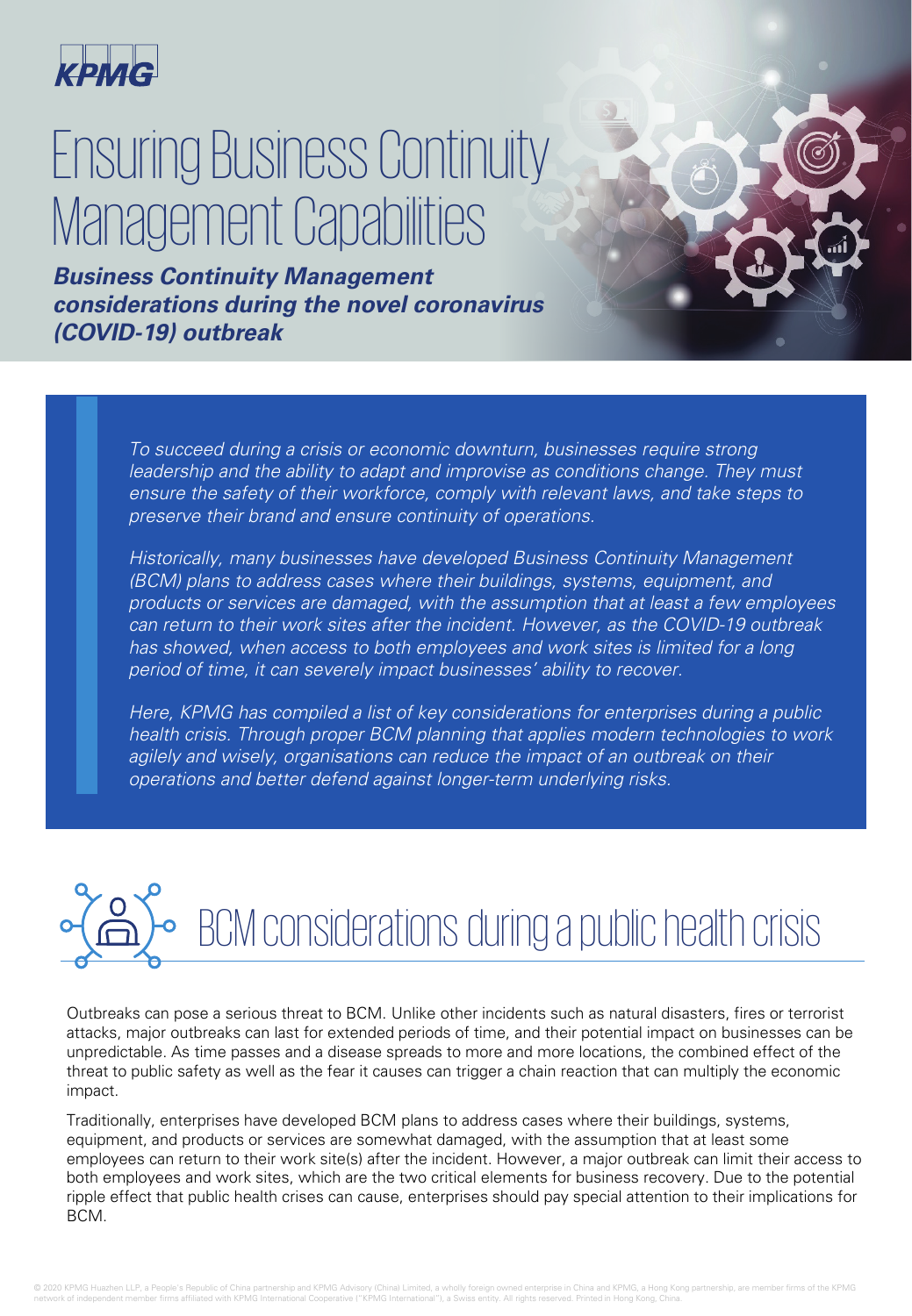# Best practices for organisations

To enable businesses to effectively respond to unexpected disruptions during a major outbreak, a BCM strategy should incorporate the following aspects:

### **Contingency plans for affected work sites**

In the past few years, enterprises have tended to centralise their mid-and back-office functions (such as operations and finance), leading to the concentration of manpower and capacity at fewer locations. As a result, in the event of an outbreak, these businesses will face major disruption as soon as their employees cannot access these work site(s). In developing BCM plans, organisations that operate functions from centralised locations must develop contingencies to be able to ensure business recovery in the event of work site closures.



#### **Effective, transparent and responsive communication channels**

During an outbreak, ensuing panic will have an immediate impact on people who may be affected. As the situation develops, it becomes harder to distinguish real news from fake news, and disinformation spread through social media can further exacerbate existing fears. To ensure that employees are well-informed and protected, enterprises should ensure timely coordination and communication among their departments, and establish orderly, effective, transparent, and responsive communication mechanisms.



### **Clarity in the role that HR plays**

During an outbreak, human resources (HR) departments play key role in ensuring business continuity. Naturally, it has an important role to develop BCM policies in advance of emergencies and execute them if and when they occur. In any crisis, the primary concern of HR should be ensuring employees' safety. Next should be taking steps to ensure they can safely resume their duties (remotely if necessary) so that business operations can recover as quickly as possible.



### **Steps to safeguard information security**

During a crisis, the number of phishing scams and other cyber attacks can increase, and a large number of employees working remotely can pose increased data security risks. As such, appropriate data security and cybersecurity controls as well as an effective cyber risk communication strategy should be built into BCM plans.



© 2020 KPMG Huazhen LLP, a Pe network of independent member firms affiliated with KPMG International Cooperative ("KPMG International"), a Swiss entity. All rights reserved. Printed in Hong Kong, China.